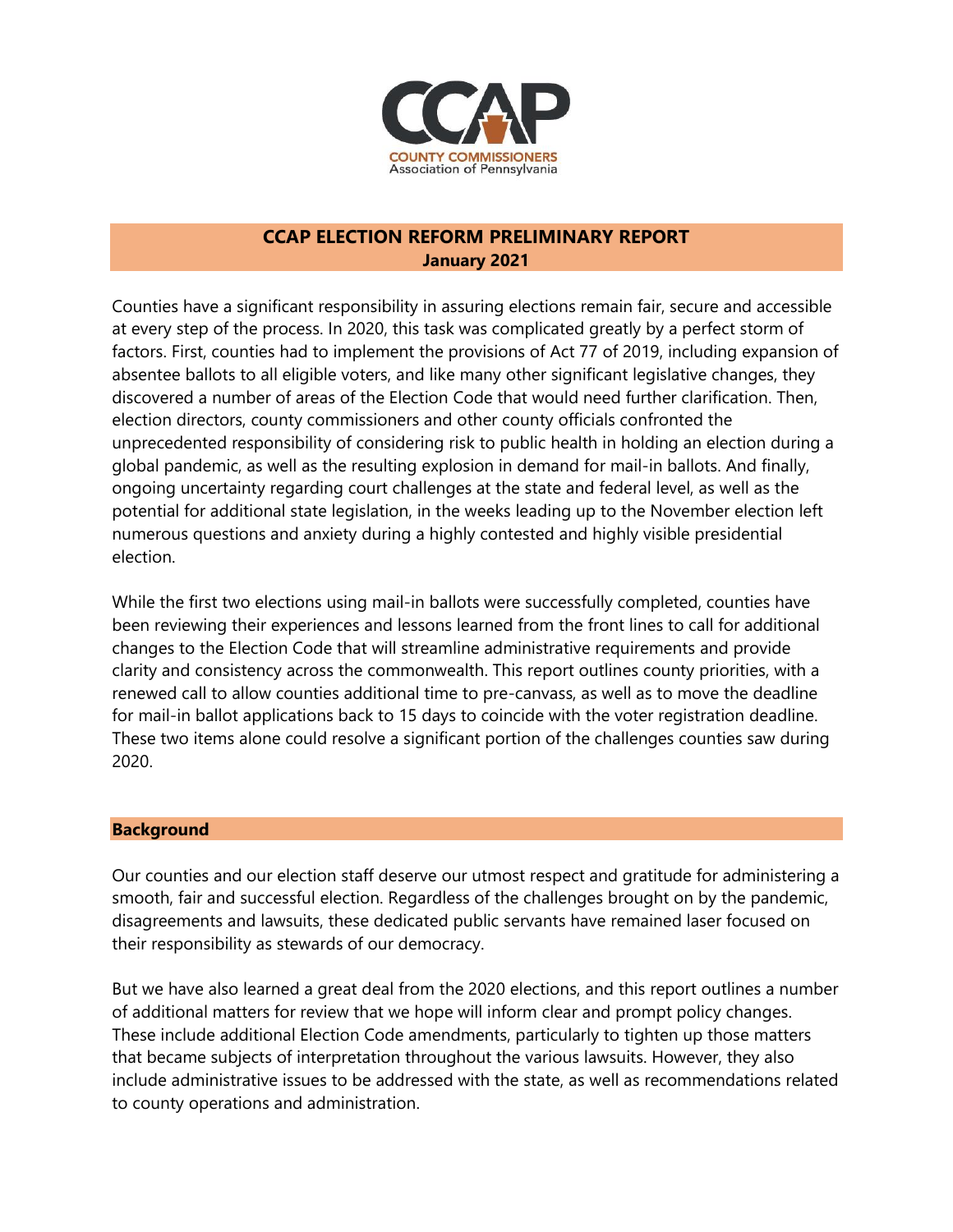CCAP stands ready to engage with the General Assembly and the administration to assess the successes and challenges of the 2020 General Election, so that we can work together to create positive, effective election policy. Counties, as the entities that administer our elections, must be at the table for these conversations to help create any changes brought forth regarding elections, to help create language that is clear and easily understood, and identify challenges up front regarding how, or even if, certain changes can be practically and successfully implemented. And any changes to the Election Code must be enacted well in advance of an election to allow for enough time to properly implement any changes, particularly if they involve developing new protocols or procedures, retraining poll workers, and so forth.

It is our responsibility to work together in the future to promote a smoother election process in support of our democracy. Running elections should not be a partisan battle but should be about making sure that our systems are secure and accurate and that our voters can have confidence that every properly cast vote will count.

It is time to put political differences aside and resolve to make meaningful improvements to the Pennsylvania Election Code. Elections are a fundamental government function, and every level of government has a stake in assuring they are secure, fair, and accurate. We look forward to working together on this important topic.

### **Summary of Priority Recommendations**

Counties have identified the following issues as top priorities for further election reforms, which could resolve many of the challenges they faced regarding the implementation of Act 77 of 2019.

*Please note:* Given that absentee ballots and mail-in ballots are, for all intents and purposes when it comes to application, processing and voting, the same, the terms may be used interchangeably throughout this report. However, regardless of the terminology, any reforms counties propose here are intended to be applied to both absentee and mail-in ballots.

# *Offer counties as much time as possible to begin pre-canvassing ballots to improve the likelihood of timely election results.*

Prior to Act 77, absentee ballots were provided to each voter's precinct on Election Day, to be counted and added to that precinct's vote counts once the polls closed at 8 p.m. The small number of absentee ballots made this process reasonable and did not cause any appreciable delay in tabulating results.

However, with the increase expected once mail-in ballots were available to all registered voters, Act 77 moved the processing and counting of these ballots from the precincts to central count at the county board of elections. The Election Code continued to permit the canvassing of absentee and mail-in ballots beginning at 8 p.m. on election night.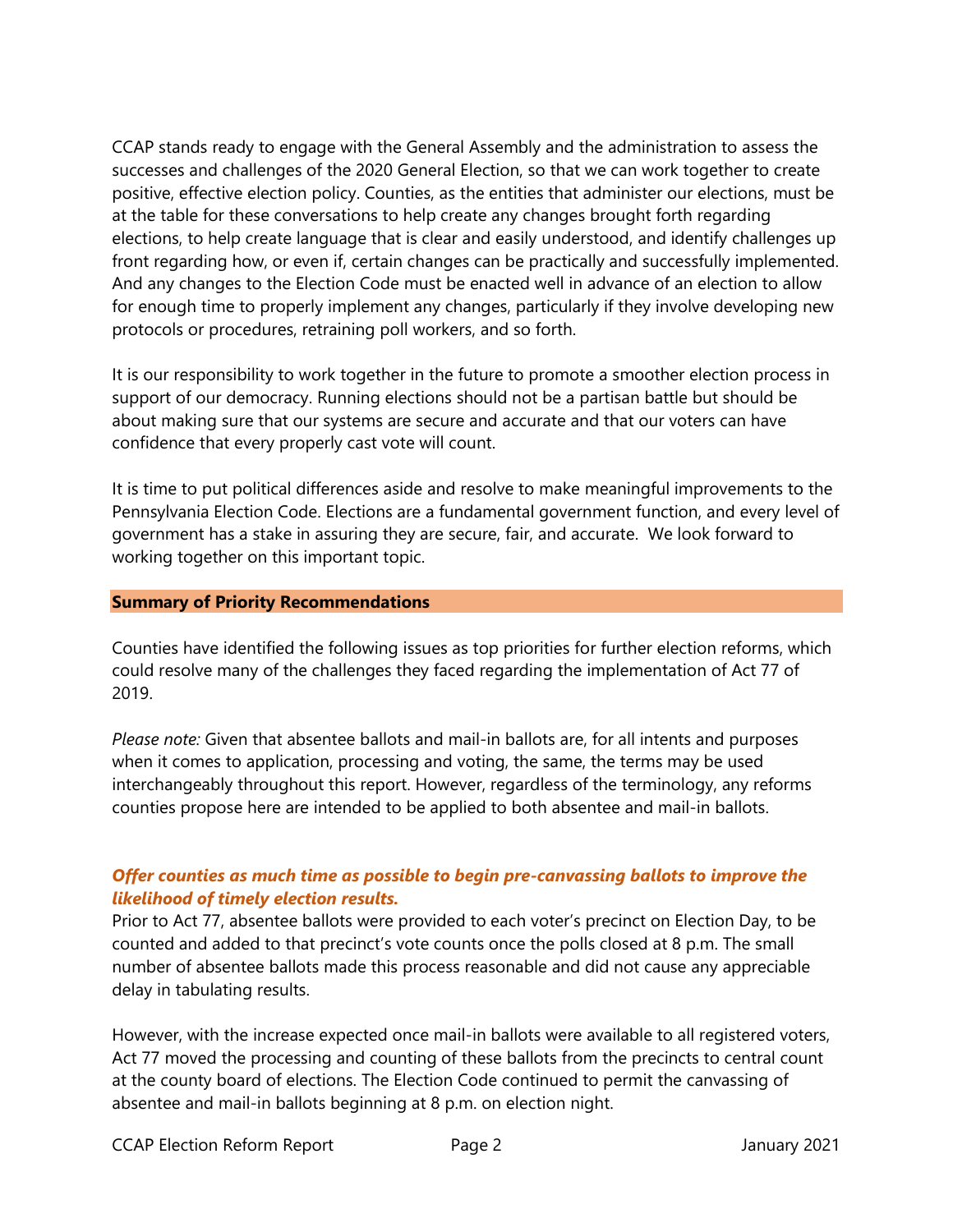Counties began to raise concerns early in 2020 that with the expected volume of absentee and mail-in ballots, they would not be able to complete the canvass in a timely fashion if they could not begin the process until after polls closed. In response, amendments to the Election Code in Act 12 of 2020 permitted counties to begin a pre-canvass period as early as 7 a.m. on Election Day.

While these additional hours were helpful to some counties, for most it meant the prospect of essentially conducting two elections – both an in-person election and a mail-in election – on the same day, with the same resources. As expected, even with the ability to begin at 7 a.m., it took several days in most counties to fully process all of the mail-in ballots.

Immediately following the June election, counties spent the months prior to the General Election advocating for legislation that would allow them to begin pre-canvassing – opening and preparing the mail-in and absentee ballots – prior to Election Day so that results could be available on election night or shortly thereafter. Without an extended pre-canvass period, counties expected that it could take days or weeks *following the election* to see final results, because they also needed to focus their efforts on a successful in-person election on Nov. 3, rather than on the manual labor of opening and preparing substantial numbers of mail-in ballots. While any time provided ahead of Election Day would have been a significant help, counties asked for as much time as possible to avoid the anticipation of very real challenges in providing the timely results they knew would be sought, especially in a highly contested and highly visible presidential election.

But with counties only able to begin pre-canvassing on Election Day, as predicted it took several days for the millions of mail-in ballots to be counted, delaying election results and causing confusion despite counties' best efforts. Therefore, counties renew their call for legislation to allow pre-canvassing to begin prior to Election Day, thus allowing counties to focus on administering an in-person election on Election Day, improving workload management and allowing results to be available much more efficiently.

# *Move back the deadline to apply for mail-in ballots to 15 days before an election.*

Act 77 of 2019 permitted voters to apply for a mail-in ballot up to seven days before an election, which created timing challenges with the postal service. This ultimately led to some voters not receiving their ballots before the deadline to submit them at 8 p.m. on Election Day or receiving them too close to the deadline to make it logistically possible for ballots to be returned via mail by 8 p.m. on election night, so that many voters faced uncertainty about whether the county would receive their ballot in time. This in turn led voters to come to their polling place to spoil their mail-in ballot and vote on the machines, or to vote by provisional ballot, just "to be on the safe side." This wholly undermines the flexibility and convenience mail-in ballots should provide and causing unnecessary lines, crowds, more time spent in the polling location and a longer wait on election results as counties must then reconcile mail-in and provisional ballots for accuracy.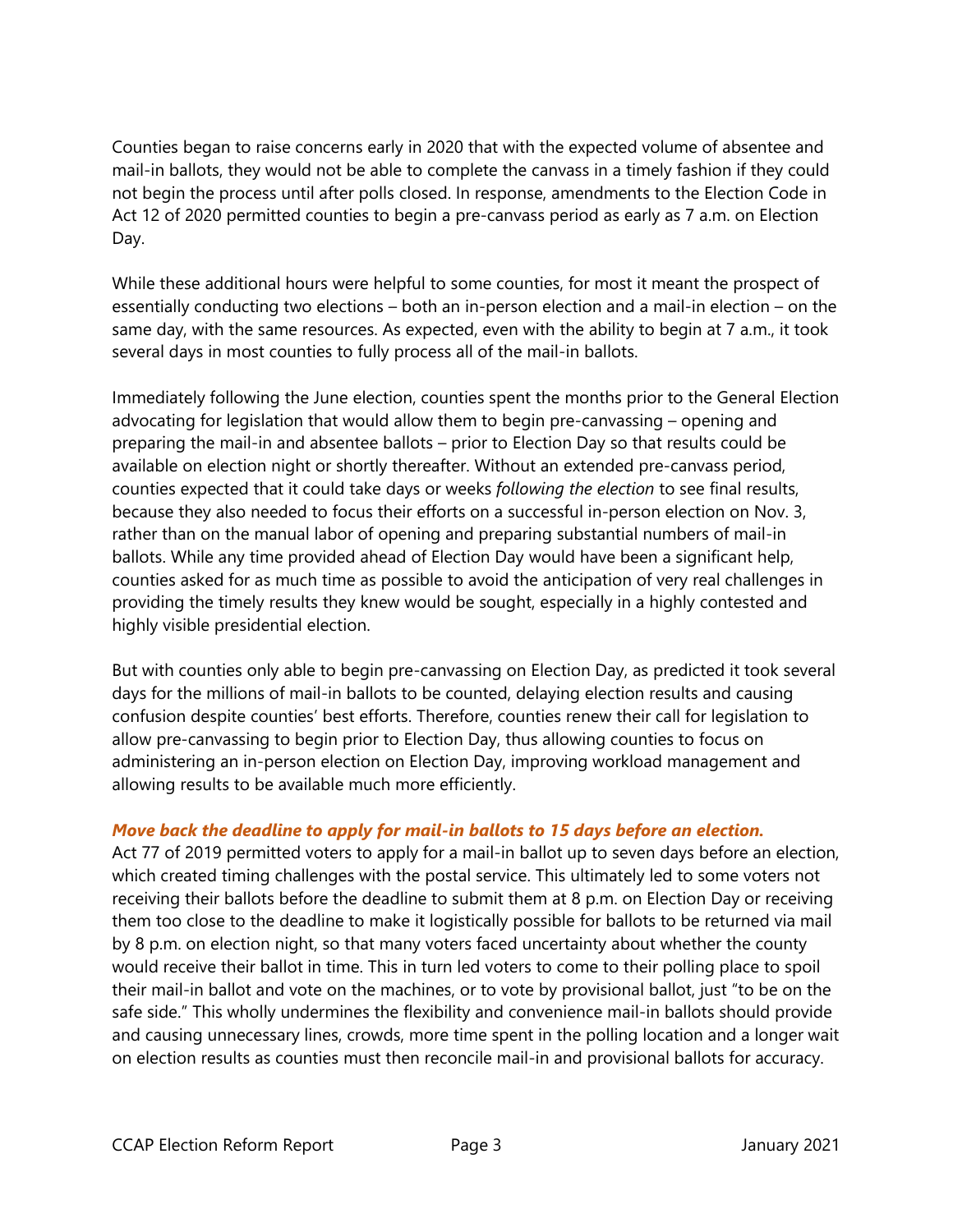With postal delays and public health concerns, shifting this deadline to 15 days before an election (to coincide with the voter registration deadline) will benefit voters by providing more time for the ballot to be able to get from the county to the voter and back again through the mail, creating less uncertainty over whether ballots were received by 8 p.m. election night. Voters will be able to receive their confirmation email and feel confident that their ballot was received, so that they do not need to come to the polling place or find other means of returning their ballot. At the same time, counties will have more time to assure poll books are as current as possible with those voters who have applied for, and submitted, mail-in ballots, all adding up to more efficient polling place operations as well as preventing unnecessary crowds as counties continue to implement COVID-19 risk management strategies. The emergency absentee period could also be extended accordingly to accommodate this longer deadline period.

Counties also note that changing the receipt deadline to allow ballots postmarked by election day and received up to three days after the election, instead of moving back the deadline, *will likely cause a delay in results and disruption at the polls*. This "solution" will do nothing to discourage voters from waiting until the last minute to return ballots, requires additional clarity on what constitutes a postmark as voters seek other delivery methods, and will lead to more provisional voting at the polls as, again, voters who do not yet have confirmation that their mailin ballot was received will still show up in person to be on the safe side. Moving the application deadline back is the best opportunity to enfranchise our mail-in voters.

### **Topic Review and Discussion**

In addition to the two priority issues noted above, counties seek meaningful reforms that can address other issues that arose during the 2020 elections, in particular to promote clarity and consistency across the commonwealth. As discussions evolve, counties must continue to be at the table to provide input and perspective on how amendments can be implemented on the ground.

## **Topic: Election Code Amendments**

## *Drop boxes:*

## *Background*

- Questions were raised as to whether Act 77 permitted the use of drop boxes for mail-in ballots, and whether drop boxes constituted polling places.
- In *Pennsylvania Democratic Party v Boockvar*, the Pennsylvania Supreme Court determined in its Sept. 17, 2020, ruling that the Election Code permits counties to use drop boxes.
- On Oct. 10, 2020, a federal district court dismissed claims that certain election practices were unconstitutional under the federal or state constitutions, including the claim that the use of drop boxes for mail-in ballots is unconstitutional.

## *Policy Considerations*

• Counties also seek further clarity in the law on their authority to use drop boxes for mailin ballots.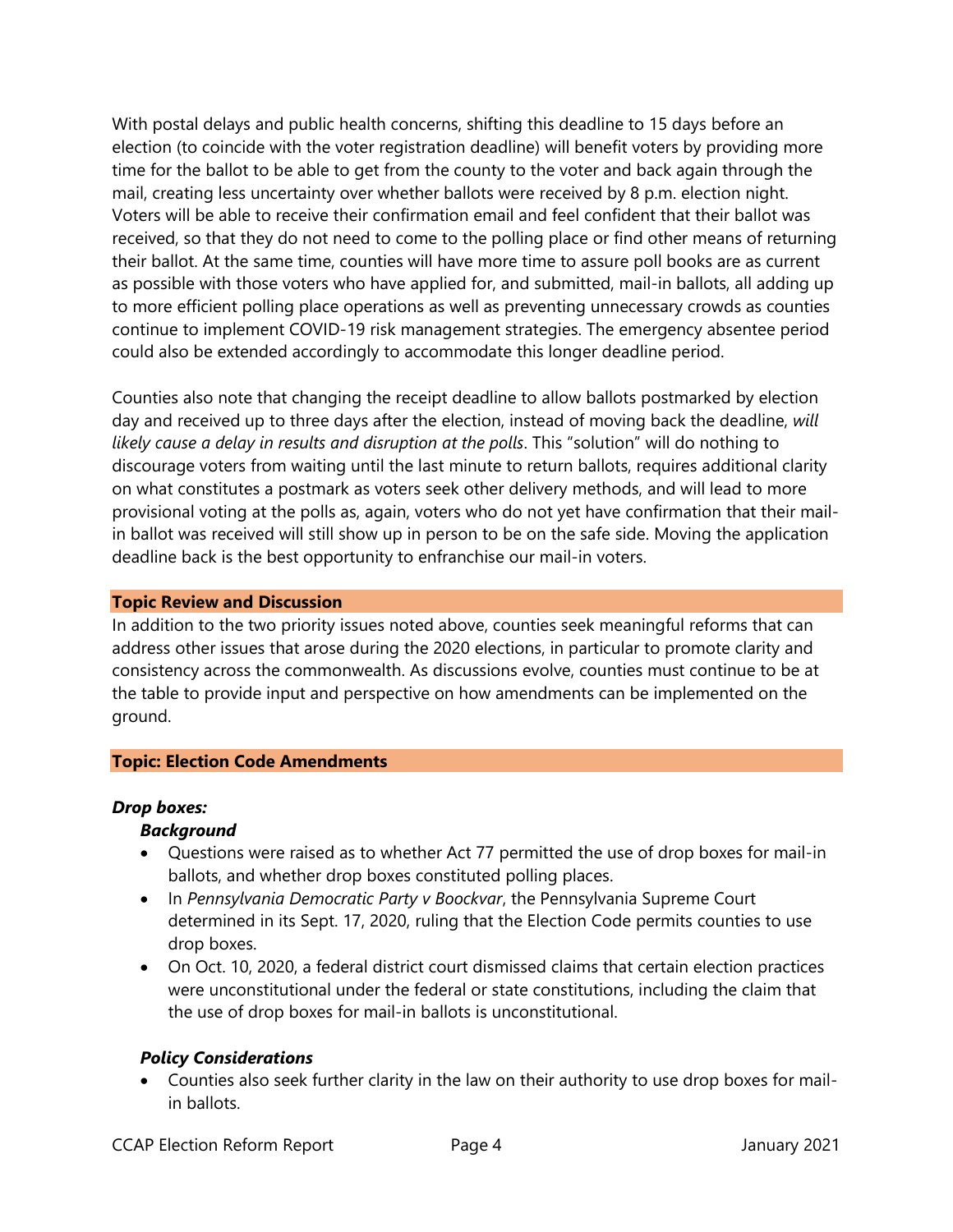- If drop boxes or return locations other than county government locations are permitted, language must be developed in conjunction with counties regarding any criteria on their location.
- Attention must also be paid to the staffing and other resource considerations that would be needed for implementation.

# *Ballot signatures*

# *Background*

- The law is unclear, or in some cases silent, on how counties should address certain situations, such as what to do with naked ballots and whether voters should be contacted to be permitted to cure defects with their mail-in ballot.
- This lack of clarity was the basis for many of the lawsuits that were filed at the state and federal level after the 2020 Primary Election
- Changing court decisions, in addition to the statutory language or lack thereof, led to a situation where counties struggled to implement the law on a consistent basis.

# *Policy Considerations*

- The fatal flaws under which a mail-in ballot is not to be counted must be clearly identified.
	- o Should a mail-in ballot be counted if a signature or date is missing from the voter's declaration?
	- o Should naked ballots be counted?
	- o What should a county do with mail-in ballots that contain writing on the privacy envelope?
- Counties need a clear rule in the law on when or if curing of flaws may happen, and whether or not a county is required to contact a voter to cure their ballot.

# *Permanent status*

# *Background*

- Act 77 allows a voter to request to be placed on a permanent mail-in voter list. These individuals will have a ballot application mailed to them by the first Monday of February each year which, if completed and returned, entitles them to receive ballots in the mail for all elections taking place during the remainder of that calendar year.
- However, this process has created frustrations for both the voter and the county.
- Experience shows that voters often did not remember checking the box for the permanent list and thought they were getting ballots they did not request.
- The number of renewal letters that must be sent out annually further add to the burdens on county workloads.

# *Policy Considerations*

- Additional discussion is needed on the number of renewal letters/applications that must be mailed out each year
- Discussion is also needed regarding whether the responsibility for sending the renewal letters/applications should be at the county or state level.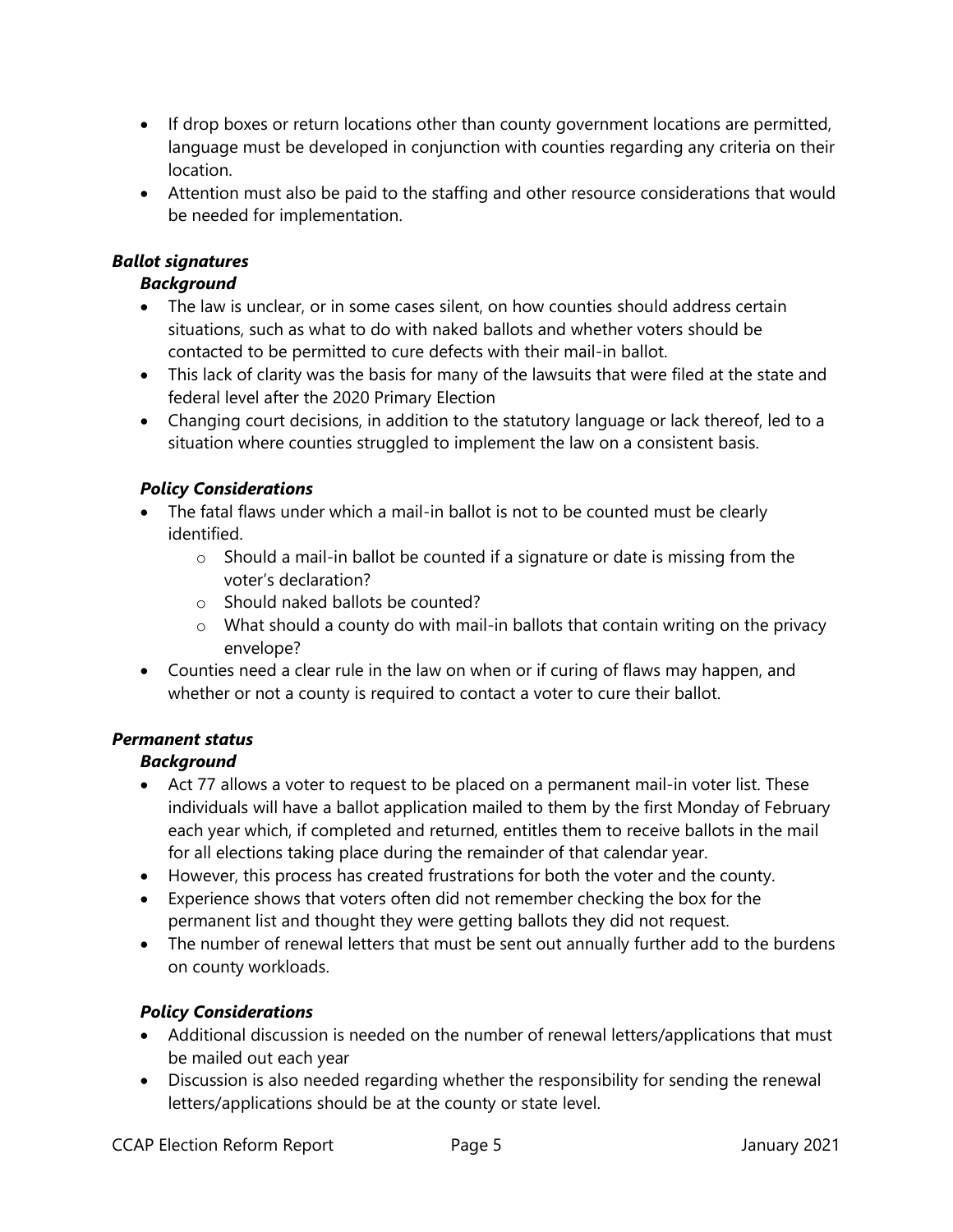### **Topic: Administrative issues with the state**

Beyond the law itself, counties experienced a number of challenges working with the commonwealth and the Department of State that should be addressed to improve administration of elections going forward.

# *SURE system and ballot tracking website*

### *Background*

- Counties routinely experience technical difficulties with the SURE system, including slow speeds or even full system crashes that make it impossible to process voter registrations and ballot applications in a timely fashion, unnecessarily increasing county workloads.
- The ballot tracking website was often confusing to voters as they attempted to understand where their mail-in ballot was in the process.

### *Policy considerations*

- Upgrades/replacement of the SURE system are under consideration, and counties must be part of these conversations as changes are made to assure they are easily understood and user friendly.
- As the ballot tracking website is updated going forward, counties must also be part of these conversations to help identify areas of concern, either now or in the future.
- The state should consider the possibility of a state phone bank that could facilitate voter questions.

## *DOS guidance to counties*

## *Background*

- In addition to the changing statutory and litigation landscape, counties also experienced confusion because of ever-changing guidance from the Department of State related to the administration of mail-in ballots.
- It was often unclear what statutory basis the DOS guidance had, and how much was truly guidance/best practices.

## *Policy considerations*

- While understanding that ongoing litigation was the underlying basis for some of the last-minute guidance changes in 2020, the Department of State must issue guidance as far in advance as possible to avoid the confusion of having to implement new practices immediately prior to an election and to offer greater opportunity for questions and input.
- The Department must more consistently reference the sections of the Election Code on which its guidance is based, and more clearly indicate when the guidance is merely a best practice rather than based on a statutory requirement.